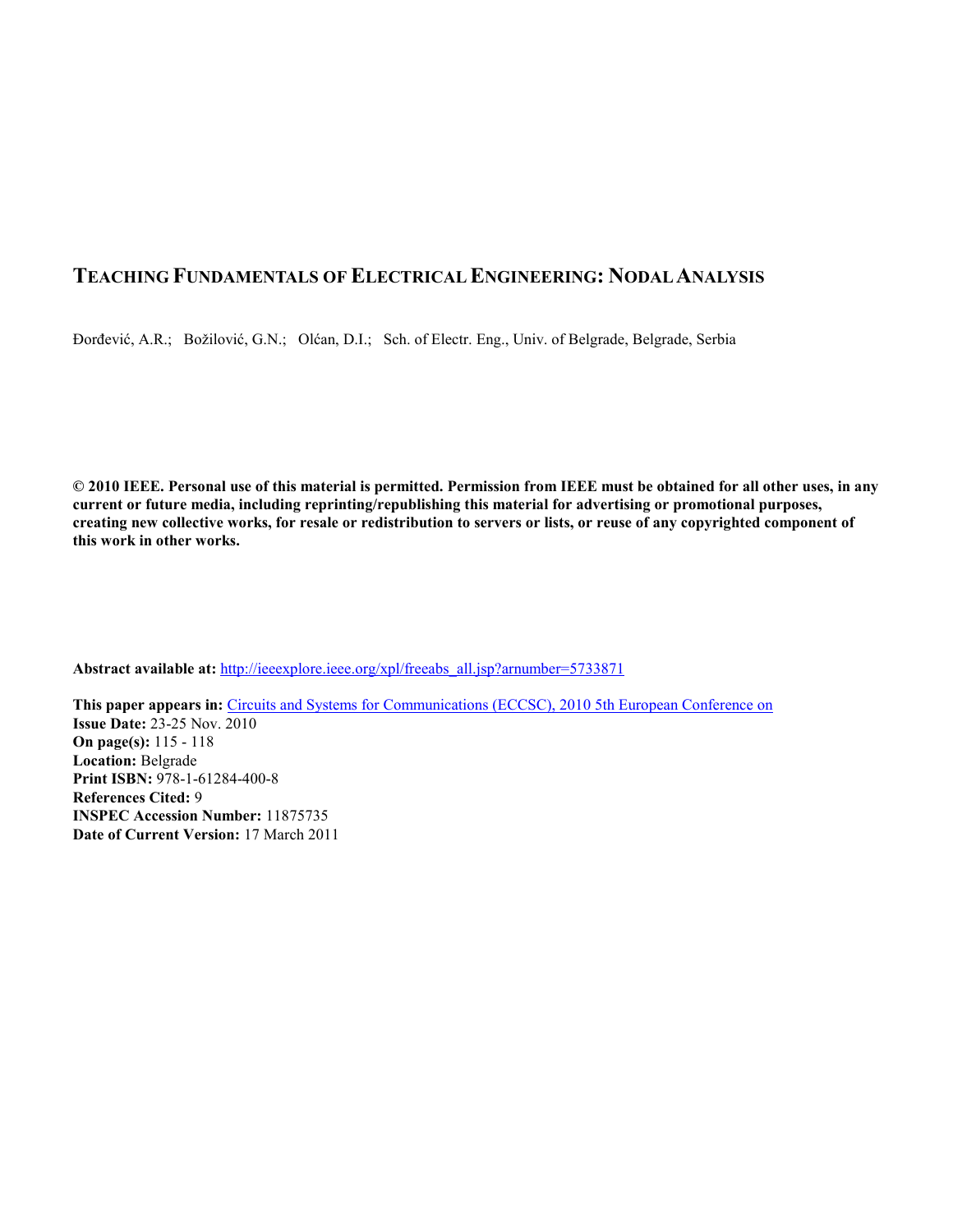# Teaching Fundamentals of Electrical Engineering: Nodal Analysis

Antonije R. Đorđević, Gradimir N. Božilović, and Dragan I. Olćan

*Abstract***—Some aspects of presenting nodal equations to freshmen are outlined. For advanced students, variations of the classical equations are derived, which may be more practical and efficient for hand calculations than the modified nodal analysis.** 

*Index Terms***—Circuit analysis, Nodal equations** 

#### I. INTRODUCTION

UNDAMENTALS of Electrical Engineering (FEE) 1 and FUNDAMENTALS of Electrical Engineering (FEE) 1 and 2 are two first-year courses (at the bachelor level) at the School of Electrical Engineering, University of Belgrade. Each course has 3 hours of lectures and 3 hours of recitations per week, during 15 weeks of a semester (autumn and spring, respectively). For advanced students, supplementary elective courses are offered, with 1 hour of lectures and 1 hour of recitations per week. During the spring semester, there is also a compulsory lab course. The basic course in FEE 1 covers electrostatic fields, steady-current fields, and d.c. circuits. The basic course in FEE 2 covers electromagnetism, a.c. circuits, and transients in simple circuits. The courses serve as a solid introduction to the engineering electromagnetic-field theory and the basic circuit theory. The courses are fully covered by adequate literature [1], [2].

The particular purpose of this paper is to show our approach in the FEE courses to the formulation of the nodal equations and present a simple formulation for networks that contain several branches with only ideal voltage generators in them. In Section II, we present some syllabi of the FEE courses. In Section III, we outline the presentation of the nodal equations. Finally, in Section IV, we describe the modification of the classical nodal equations.

## II. FEE SYLLABI FOR D.C. CIRCUITS

We concentrate our attention on the part of FEE 1 which covers d.c. circuits. The syllabi start from the field theory. The current density is introduced first, followed by integral equation for the electric field (which is the basis for KVL) and the continuity equation (the basis for KCL). The constitutive relation is introduced intuitively. The concept of electrical

circuits is derived from the general concept of stationary current fields. Basic d.c. circuit elements are introduced (generators and resistors), along with ideal wires that interconnect them. Voltage-current relations for generators and resistors are deduced, along with power-balance relations. KCL and KVL are derived from the field equations. Ideal voltage and current generators are introduced.

The subsequent syllabi are a solid introduction to the basic circuit theory. They start with tableau equations, from which the reduced form of KVL is deduced. Loop and nodal equations follow. A set of theorems is also presented (linearity, superposition, Thévenen, Norton, reciprocity, maximal power transfer, and bisection). Analysis of circuits with nonlinear resistive elements is covered as well. The course ends with the treatment of networks with capacitors. Advanced students can get acquainted with controlled sources and two-port networks (resistive, with controlled and independent sources). They can also study nonlinear circuits in more depth.

In FEE, we deduce the circuit concept from the electromagnetic-field theory. Hence, we identify a circuit node with an electromagnetic junction, i.e., the node is a point where the current path is divided. Similarly, a branch is a part of the circuit between two nodes, so that it can contain several elements connected in series. Such a choice is convenient for hand calculations, although it is not compatible with the definition of a branch used in the circuit theory.

We visualize a loop as a closed line along circuit branches, and a cut set is defined by considering a closed surface (Gaussian surface) that intersects certain branches. In the FEE courses, we predominantly use nodal cuts.

We have preserved clear distinctions between the potential (*V*), the voltage ("tension", the difference of potentials, *U*), and the electromotive force of a voltage generator (emf, *E*), as in the classical masterpiece [3]. Unfortunately, in some modern textbooks [4], these three quantities are used without clear distinction.

#### III. CLASSICAL NODAL EQUATIONS

The first step in the FEE tuition is to figure out the independent "voltage-type" variables [1]. We consider circuits with connected graphs, so that the number of these variables equals the number of nodes less one ( $n_f = n_n - 1$ ). Adopting one node to be the reference (grounded) node, we identify the potentials of the remaining (non-grounded, hot) nodes to form a set of independent variables.

This work was supported in part by the Serbian Ministry of Science and Technological Development under grant TR 11021 and by the COST action IC0603.

Authors are with the School of Electrical Engineering, University of Belgrade, P.O. Box 35-54, 11120 Belgrade, Serbia (phone: + 381 11 3218 329; e-mail: edjordja@etf.rs).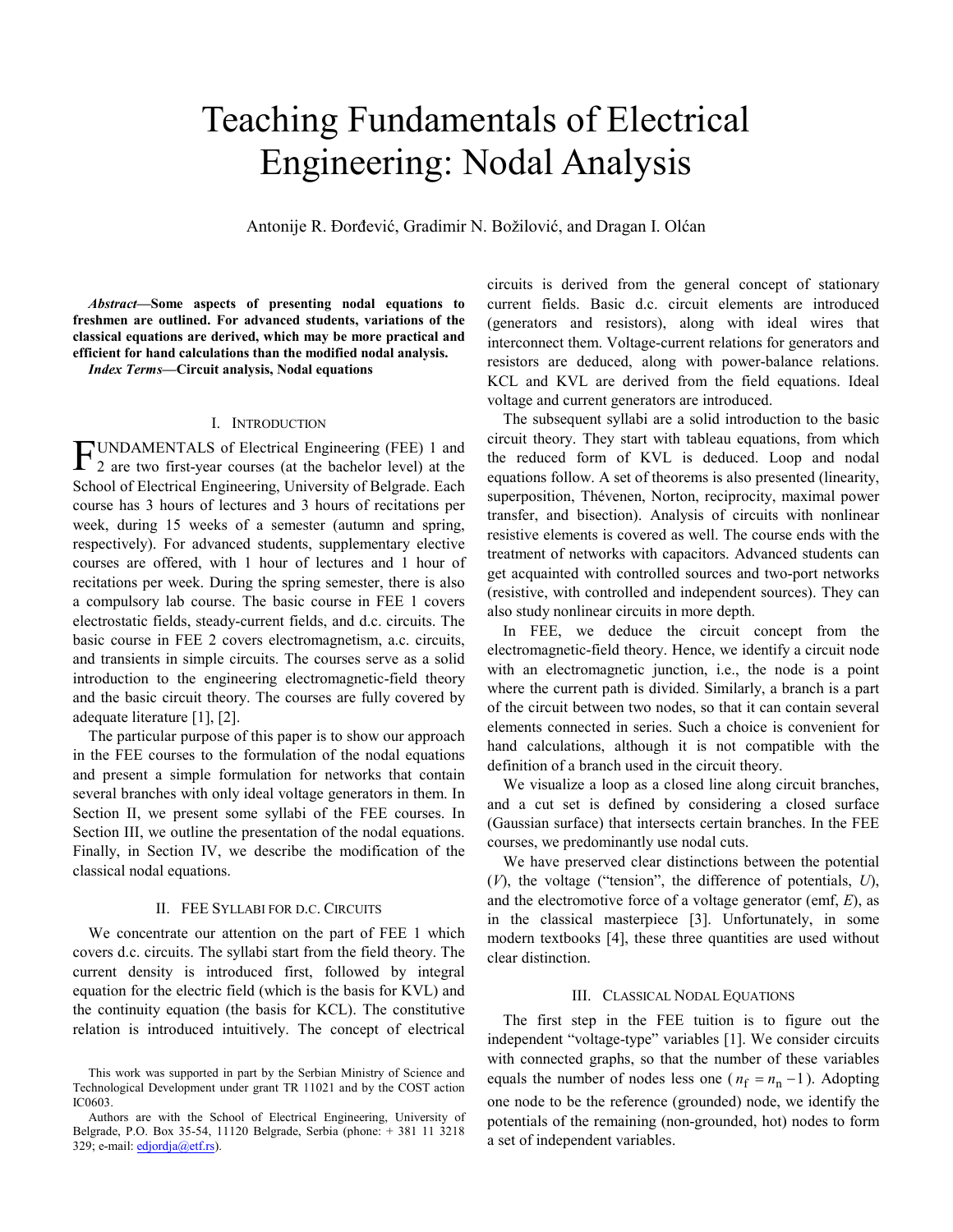Consider a resistive circuit that consists of resistors and independent sources, but without zero-resistance branches (i.e., no branch is an ideal voltage source). We write KCL for the hot nodes, express the branch currents in terms of the node potentials, and rearrange the resulting equations to yield the basic form of the nodal equations:

$$
G_{11}V_1 + G_{12}V_2 + ... + G_{1n_f}V_{n_f} = I_{n1}
$$
  
\n
$$
G_{21}V_1 + G_{22}V_2 + ... + G_{2n_f}V_{n_f} = I_{n2}
$$
  
\n:  
\n
$$
G_{n_f1}V_1 + G_{n_f2}V_2 + ... + G_{n_fn_f}V_{n_f} = I_{nn_f}
$$
  
\nwhere

 $\bullet$   $G_{ii}$ ,  $i = 1,..., n_f$ , is the sum of conductances of all branches that are connected to node *i*,

- $G_{ij}$ ,  $i, j = 1,..., n_f$ ,  $i \neq j$ , is the sum of conductances of all branches that directly interconnect nodes *i* and *j*, multiplied by  $-1$ , and
- $I_{ni}$ ,  $i = 1,..., n_f$ , is the algebraic sum of currents of all current and equivalent current generators of branches connected to node *i*:
	- o an equivalent current generator is obtained by transformation of a real voltage generator into a real current generator;
	- o when the reference direction of a current is towards the node, the current is taken as is, while it is multiplied by −1 otherwise.

In FEE, the students are trained to write the nodal equations for a given circuit directly, by inspecting the circuit and using the above template.

Next, we consider the case when in one branch there is only an ideal voltage generator. The nodal equations (1) cannot be formulated because there exists a zero-resistance (infiniteadmittance) branch. We bypass the problem by taking one node to which this generator is connected to be the reference node. Now, the potential of the other node is known as it is determined by the generator emf. We generalize this approach to the case when there are several branches that contain only ideal voltage generators, but all these generators are connected to one (grounded) node.

For advanced students, we go on. We introduce the modified nodal analysis (MNA). We stress the usefulness of the method in modern circuit simulation tools (e.g., the Spice family) [5]. However, we also point out the potential deficiencies [6], [7]: for each ideal voltage generator, we must artificially add one unknown and thus increase the order of the system of linear equations that is to be solved. This augmenting is inconvenient for hand calculations, and may not be the optimal choice for computer-aided solutions as well.

#### IV. NEW FORMULATION OF NODAL EQUATIONS

For circuits that contain several branches with only ideal voltage generators, a more intuitive approach than MNA, at least for the freshmen, may be to do simple and straightforward manipulations with the nodal equations and

thus solve the circuit, as demonstrated in this section. This approach yields the same equations as the ultimate set obtained when applying the supernode concept [8], [9]. However, instead of deriving the equations from scratch each time a circuit is solved, we define a template for directly writing down the appropriate set of equations.

We consider two examples, shown in Fig. 1. Node 0 is assumed to be the reference. For both circuits, we let  $R_1, R_2 \rightarrow 0$ , so that we end up with ideal voltage generators in two branches (with element indices 1 and 2). In the first example, these two generators are interconnected in a chain. In the second example, the two generators are not connected to common nodes.



Figure 1. Examples of circuits that contain branches with only ideal voltage generators when  $R_1, R_2 \rightarrow 0$  [2].

#### *A. Chained Generators*

Nodal equations for the first example (Fig. 1a), when  $R_1, R_2 > 0$ , read

$$
\left(\frac{1}{R_1} + \frac{1}{R_2}\right) V_1 - \frac{1}{R_2} V_2 = \frac{E_1}{R_1} - \frac{E_2}{R_2} + I_{g1},\tag{2}
$$

$$
-\frac{1}{R_2}V_1 + \left(\frac{1}{R_2} + \frac{1}{R_3}\right)V_2 - \frac{1}{R_3}V_3 = \frac{E_2}{R_2} - I_{g2},
$$
\n(3)

$$
-\frac{1}{R_3}V_2 + \left(\frac{1}{R_3} + \frac{1}{R_4}\right)V_3 = -I_{g1},\tag{4}
$$

We multiply equation (3) by  $R_2$  and then take  $R_2 \rightarrow 0$ . The result is

$$
-V_1 + V_2 = E_2. \t\t(5)
$$

From (2) alone, we cannot conclude what happens when  $R_1, R_2 \rightarrow 0$ . However, if we eliminate the potential  $V_2$  from (2) by using (5), the terms containing 2 1  $\frac{1}{R_2}$  cancel out. After multiplication by  $R_1$ , in the limit when  $R_1 \rightarrow 0$ , we obtain

$$
V_1 = E_1 \tag{6}
$$

Equations (4)-(6) form a system of linear equations. Obviously,  $V_1 = E_2$  and  $V_2 = E_1 + E_2$ , so that  $V_3$  can now be evaluated from (4).

This procedure can be generalized to an arbitrary case when ideal voltage generators are chained. We take the beginning of the chain to be the reference point. We do not write classical nodal equations for the nodes at which the ideal voltage generators are connected. However, the potentials of these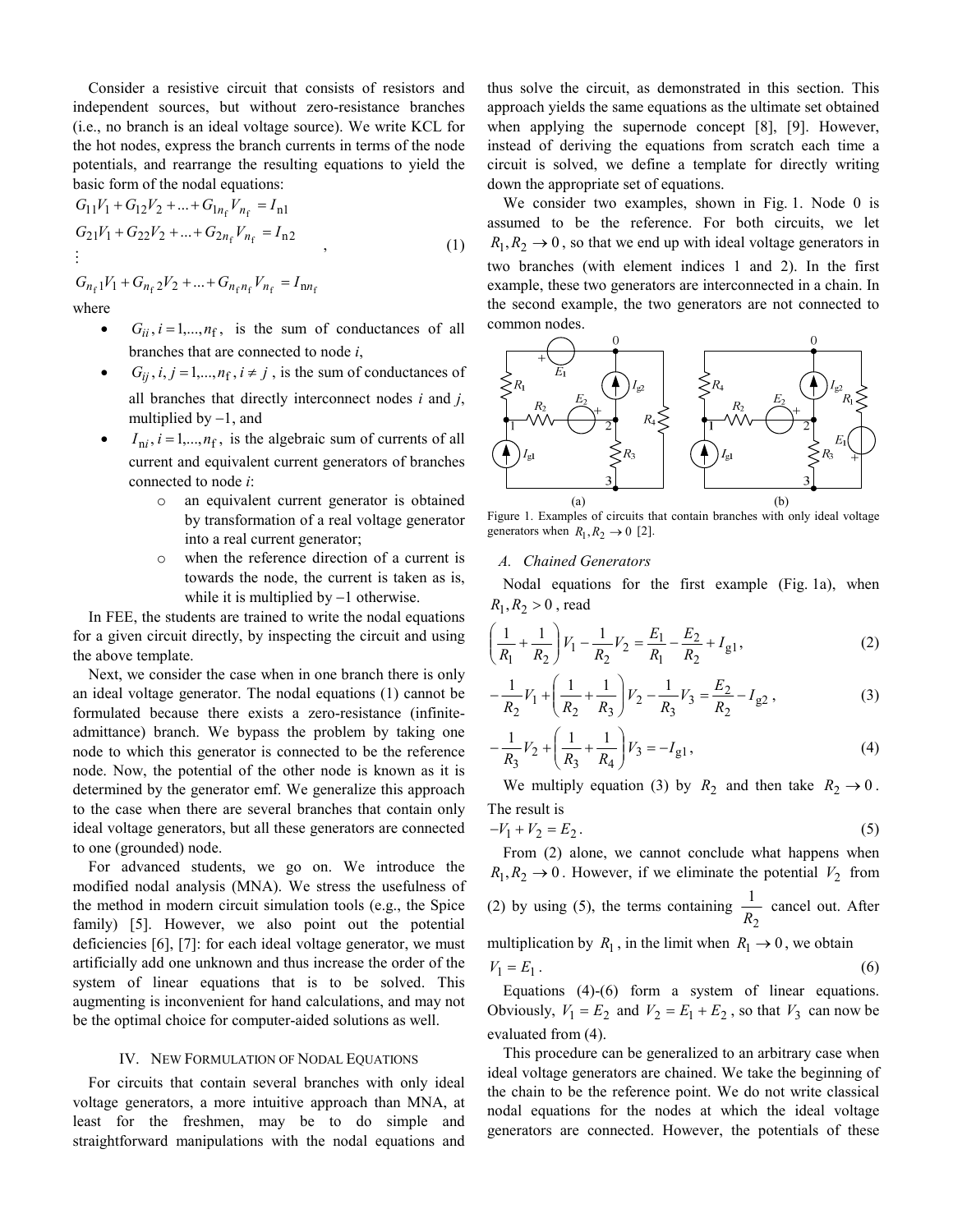nodes are obtained by algebraically summing the corresponding emfs. For the remaining hot nodes, we write classical nodal equations, in which some potentials are already known. Hence, we can obtain the remaining potentials.

#### *B. Arbitrary Case*

For the circuit shown in Fig. 1b, assuming  $R_1, R_2 > 0$ , the nodal equations read

$$
\left(\frac{1}{R_4} + \frac{1}{R_2}\right) V_1 - \frac{1}{R_2} V_2 = -\frac{E_2}{R_2} + I_{g1} ,\tag{7}
$$

$$
-\frac{1}{R_2}V_1 + \left(\frac{1}{R_2} + \frac{1}{R_3}\right)V_2 - \frac{1}{R_3}V_3 = \frac{E_2}{R_2} - I_{g2},
$$
\n(8)

$$
-\frac{1}{R_3}V_2 + \left(\frac{1}{R_1} + \frac{1}{R_3}\right)V_3 = \frac{E_1}{R_1} - I_{g1}.
$$
\n(9)

When  $R_1 \rightarrow 0$ , from (9) we obtain

$$
V_3 = E_1. \tag{10}
$$

When  $R_2 \rightarrow 0$ , (7) yields

$$
V_1 - V_2 = -E_2 \,. \tag{11}
$$

However, the same result also follows from (8). Hence, we do not obtain a sufficient number of independent equations  $(n_n - 1 = 3)$  to solve the problem. The remedy is to add (7) and (8), which yields

$$
\frac{1}{R_4}V_1 + \frac{1}{R_3}V_2 - \frac{1}{R_3}V_3 = I_{g1} - I_{g2}.
$$
 (12)

The system of equations consists now of (10), (11), and (12), which is simple to be solved.

We generalize here this procedure, as follows. We consider a circuit, like the example in Fig. 2, where some branches contain only ideal voltage generators. We refer to these branches as zero-resistance branches (ZRBs). Such branches may be clustered. For the circuit in Fig. 2, there are two clusters.



Figure 2. Example of a circuit with two ZRB clusters.

The ZRBs in a cluster must not form closed loops. If they do, such zero-resistance loops would make the solution impossible (if the algebraic sum of emfs along a loop is not zero) or undetermined (if the algebraic sum is zero). Hence, the ZRBs in a cluster can only be arranged in the form of a sub-tree. Note that standard circuit simulators do perform topological tests while searching for zero-resistance loops.

Such tests already have sufficient information to find the corresponding ZRB sub-trees at practically no additional computational cost.

Note that the total number of nodes belonging to a ZRB cluster with *z* generators ( $z \ge 1$ ) equals  $z + 1$ .

Skipping the derivation, which is based on the same guidelines as for the circuit shown in Fig. 1b, we immediately give rules for writing down the system of nodal equations.

For each hot node that does not belong to a ZRB cluster, we write an equation in the classical form (1). For the circuit in Fig. 2, there is only one such node (node 2).

Instead of the classical equations for the first *z* nodes of a cluster, we write an equation of the form

$$
V_i - V_j = E_{ji},\tag{13}
$$

where  $E_{ji}$  is the emf of the ideal voltage generator in the branch that connects nodes *i* and *j*. If one of these two nodes is grounded, its potential does not appear in (13). We write equations of the form (13) for all ZRBs in the cluster.

For a cluster that does not encompass the grounded node, instead of the classical equation for the last node of the cluster (whose index is  $i_c$ ), we write an equation of the form

$$
G_{i_{c}1}V_{1} + G_{i_{c}2}V_{2} + \dots + G_{i_{c}n_{f}}V_{n_{f}} = I_{ni_{c}} , \qquad (14)
$$

where  $I_{ni_c}$  is the algebraic sum of currents of all current generators and equivalent current generators of branches connected to the cluster, excluding the ZRBs and other branches that interconnect two nodes of the cluster. If node *j* belongs to the cluster,  $G_{i_c j}$  is the sum of conductances of all branches that are connected to that node, excluding the ZRBs and other branches that directly interconnect to other nodes of the cluster. If node *j* does not belong to the cluster,  $G_{i_c}$  is the sum of conductances of all branches that are connected between that node and the cluster, multiplied by  $-1$ .

For a cluster whose one node is grounded, there is no equation of the form (14).

Following these rules, the system of nodal equations for the circuit shown in Fig. 2 is obtained as follows. The first cluster encompasses nodes 1, 4, 0, and 7. The second cluster encompasses nodes 3, 5, 6, and 8. For node 2, we have a classical equation. Equations at locations reserved for nodes 1, 4, and 7, as well as for 3, 5, and 6, have the form (13). Equation for node 8 has the form (14). Hence, we have the following system of simultaneous linear equations:

$$
V_1 - V_4 = E_1, \t\t(15.1)
$$

$$
\left(\frac{1}{R_1} + \frac{1}{R_3}\right) V_2 - \frac{1}{R_1} V_3 - \frac{1}{R_3} V_5 = I_{g1},
$$
\n(15.2)

$$
V_3 - V_6 = E_2, \t\t(15.3)
$$

$$
V_4 = E_4, \t\t(15.4)
$$

$$
V_5 - V_6 = E_3,\tag{15.5}
$$

$$
V_6 - V_8 = -E_6 \,,\tag{15.6}
$$

$$
V_7 = -E_7,\tag{15.7}
$$